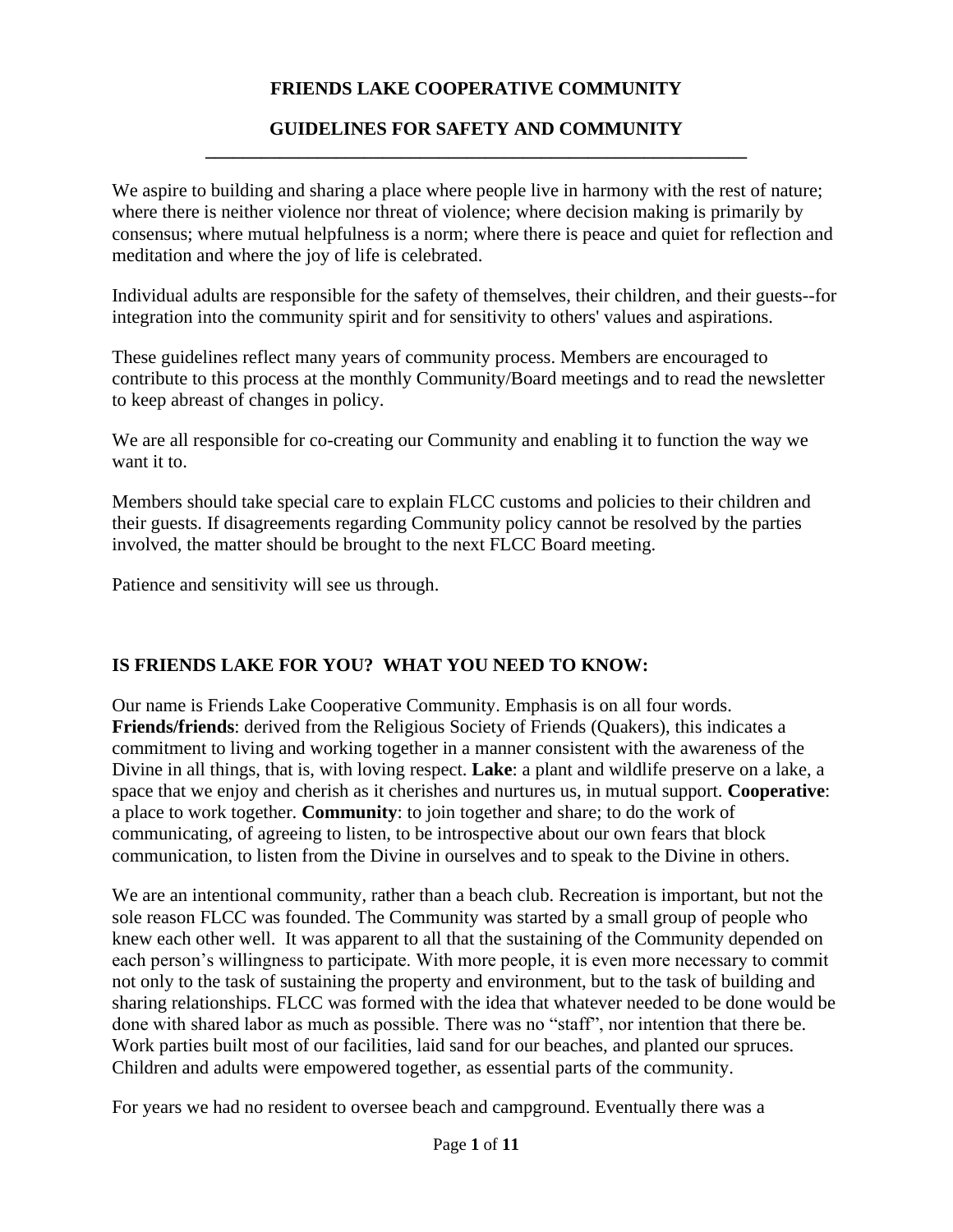"resident-camper," a person who summered in a tent in the campground and was available to help in small ways; later, because of winter vandalism, the log cabin was converted from community space to a resident's home. After some time, the resident in the summer became the "coordinator" (not a manager). Currently, there is a renter in the log cabin, and nobody in the role of coordinator/caretaker; thus we are still, as before, directed to care for the community ourselves.

The question of rules was raised early in our history. It was decided that we needed guidelines. Guidelines are a reminder to live from the mature and loving part of ourselves. We are each, and all, asked to be responsible. Our community is a place we can put concepts of generosity, kindness, and sensitivity into practice. With freedom comes responsibility. If we enhance Community, with its responsibilities, we won't need to hire a "policing" person. Sometimes a fellow community member has been moved to remind a person of the guidelines lest someone be injured or caused discomfort. Examples are: dogs that run loose in the beach or campground area, scaring children or stealing food; unattended children whose lack of supervision may get them into trouble; people without lifejackets in the boats (an absolute state law); and people fishing from the raft or swim areas; or loud music. We ask that such reminders be greeted with gratitude in the spirit with which they are offered – that we are building a community together.

Please keep these guidelines handy and inquire about those that raise questions for you. Make sure that you take responsibility for helping your guests understand the guidelines, too. Know that you are welcome at board meetings (they are open), and that your labor, your ideas, and your sensitivity are all needed to help us more fully create that community to which we aspire.

# **GENERAL GUIDELINES**

**WILDLIFE.** Friends Lake Community provides a wealth of unspoiled beauty. To preserve this heritage, we have designated our land as a wildlife preserve. This means we do not catch frogs, toads, salamanders, snakes, etc. They each have their place. We do allow natural foods to be gathered for personal consumption, e.g., fish, berries and mushrooms. Please do not feed the wild geese, because their droppings are a nuisance on the beach.

**FISHING.** Fishing can be done from a boat (not from rafts, or from docks or shoreline in the main shared areas – see Appendix A), and only with the intent of personal consumption. While fishing regulations may mean some "catch and release" occurs, that should not be the goal or general practice. We follow state law, and an adult must have a fishing license to either fish, or to accompany a youth/child fishing. Fishing tackle should not be left unattended in public areas because of the risk to small children**.** Barbless hooks are recommended, and we ask that fish not be cleaned in the beach area. **The full policy is included at the end of these Guidelines as Appendix A.**

**MOTOR VEHICLES.** To preserve peace and quiet, mini-bikes and motorboats are not allowed at FLCC. Other vehicles such as snowmobiles and motorcycles are used only for access and should remain on the beach road. Due to the fragile condition of the interior road, it is not used by motor vehicles except for necessary access by cabin site-holders and their guests, in good weather. Please drive slowly and watch for pedestrians.

**NOISE.** The volume of any device (phone, radio, laptop, including zoom calls and the like)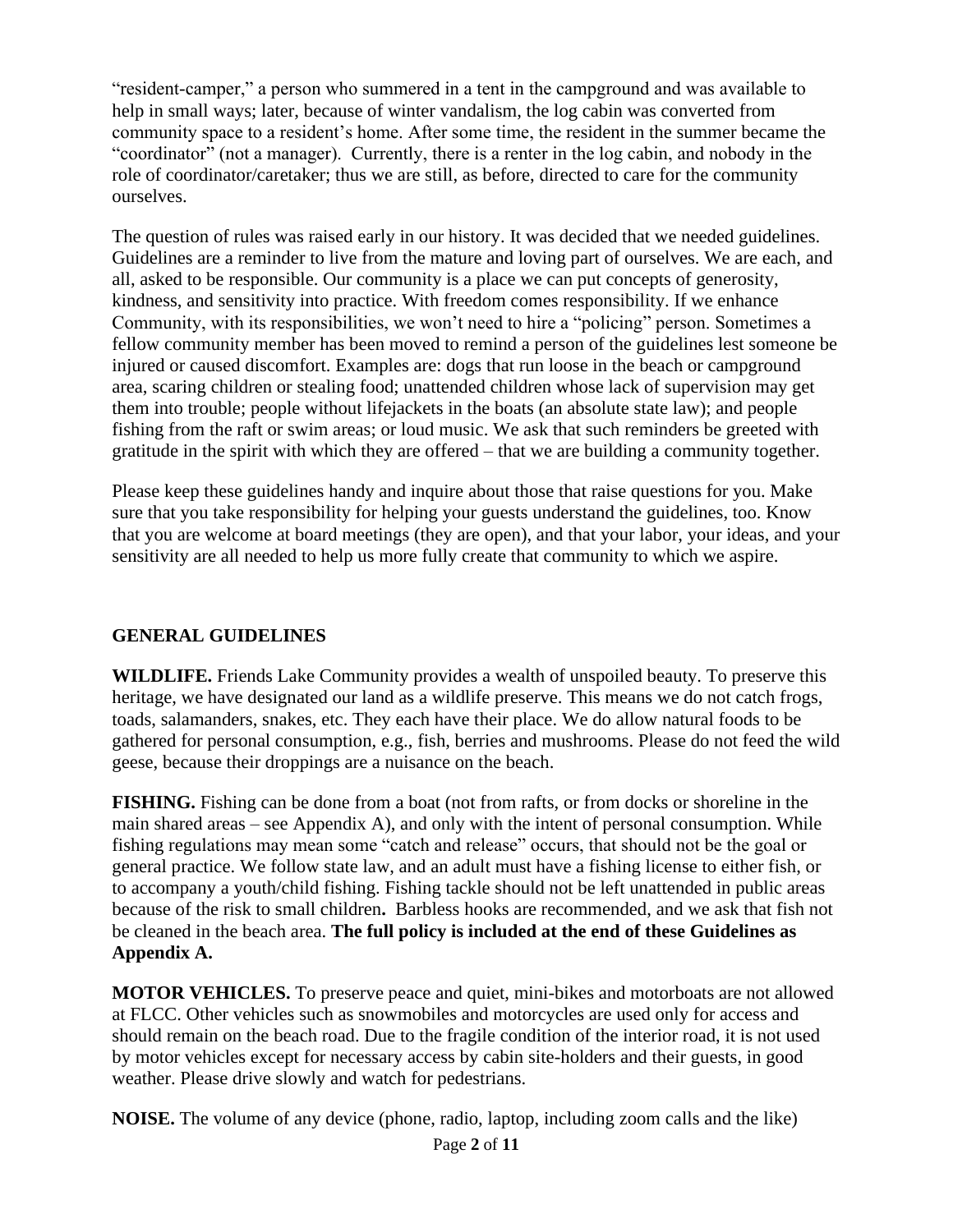should be kept so low that the sound can be heard only by the user. The use of earphones is advisable and may be necessary. Most members wish to escape such distractions.

**ALCOHOL, TOBACCO and WEAPONS.** We ask members and guests not to drink alcoholic beverages in community-used areas such as the picnic grounds or the beach house. Smoking, weapons (including firearms), and illegal substance use are not permitted on FLCC property.

**DOGS.** Dogs at FLCC must be with their owners at all times and must always be leashed except between 10 and 11 am each day. At all times, any off-leash dog must be leashed at the request of another person. Dog owners are responsible for cleaning up after their dogs; a shovel is available if needed. We expect owners to take whatever steps are needed to prevent fights and minimize barking and other behavior that would interfere with our peace and quiet. In addition, between April 1 and September 30, dogs are not to be in the water at the children's beach, and are not to be on shore or in the water at the adult beach area between 4 and 9 pm on weekdays, and between 2 and 9 pm on weekends and holidays. CURRENT DETAILS OF DOG POLICY ARE POSTED in multiple places in common areas, and **the full policy is included at the end of these Guidelines as Appendix B.** 

**TRASH DISPOSAL.** All garbage and other trash should be taken home by members and guests when they leave.THERE IS NO GARBAGE SERVICE AT FLCC. Please avoid or minimize use of glass bottles near the waterfront, so that broken glass will not be an issue for children in the water.

**VOLUNTEER WORK.** To help keep costs down and in the spirit of community, all members are expected to give four hours of work per year to the physical maintenance of the Community. Persons camping or renting at the lake are invited to work additionally during their visit (perhaps one hour per weekend). See the Kiosk Volunteer worklist for suggestions and equipment. We have a modest supply of tools in the boathouse, but you are encouraged to bring your own (if you can) when you come to work. Donations of tools and materials are welcome, and should be discussed and coordinated with the Property Committee. Persons unable to do their manual labor are expected to pay a work-fee in lieu of work each year to be used to employ others.

**COMMUNITY BUILDINGS.** The neatness of the Community buildings depends on all of us. Never leave valuables unattended in the beach-house or on the beach. Lock them in your car. When leaving the beach, take your swimsuit, towel, garbage, etc., with you. Abandoned articles are recycled.

**LOG CABIN.** The log cabin is home to the FLCC tenant, and is not a public building. Outgoing calls are permissible in the case of an emergency.

**PARKING.** Members and guests may park in the lot just before the log cabin or in the **electric line cut** if needed. This is along the entry drive, just across from the Michigan Friends Center. Visitors who come as part of an organized group are asked to park in the electric line cut. Campers must park at the electric line cut; however, sites #1 and 2, designated for persons with special physical needs, allow on-site parking**.**

**SAUNA.** Members and guests are welcome to use the sauna. It is important to follow the posted instructions for use. No one should use the sauna alone. Although the sauna can be a pleasurable and healthful experience, there are potential dangers. Persons with high or low blood pressure, heart problems, or who are taking certain medications should use the sauna only with the consent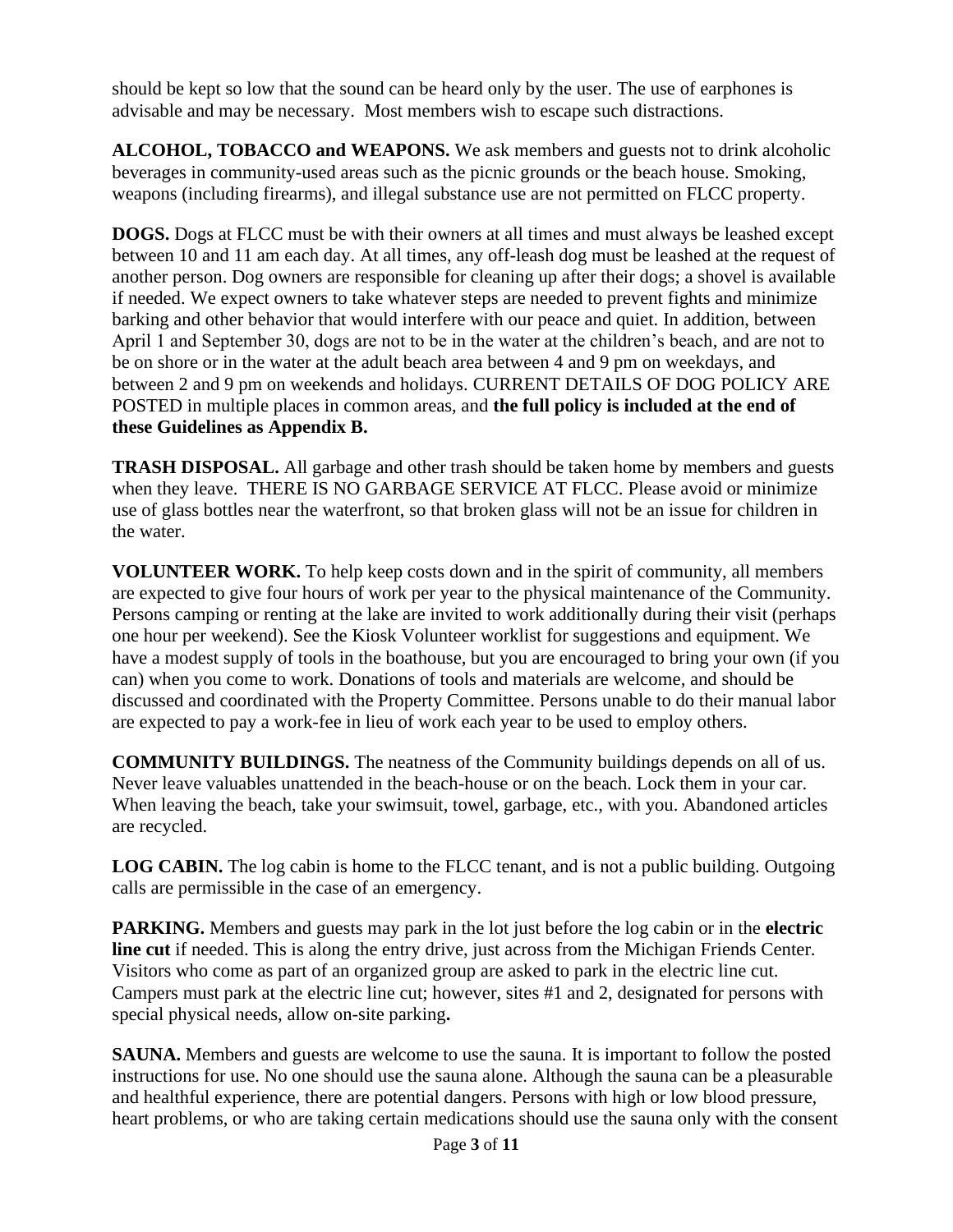of their health practitioner. A sauna is not recommended for young children or pregnant women. Metal and jewelry taken into the sauna may cause burns. Sit on towels on the benches.

**SKINNY DIPPING.** Please refrain from obvious skinny-dipping.

**OPEN FIRES.** Fires in the campground are restricted to the designated stone fire rings, and sufficient area should be cleared around the ring to prevent grass fires. Fires must be out before being left unattended. Campers are encouraged not to build large fires, because of the proximity of the spruce forest. Fires should never be built in the forest, even by persons who may be camping there. We expect people to follow the DNR fire guidelines.

**FIREWOOD. No outside firewood shall be brought in to FLCC,** to help prevent the spread of tree disease. Wood stacked by the sauna, fire circle at the beach and boathouse is for the sauna, beach-house, and main fire circle by the beach only. Please do not use the renter's personal supply, which is in the enclosure by the log cabin. Campers may use hand tools to cut **downed firewood** in the FLCC forest and are encouraged to use wood that is close to the path. No wood should be cut from standing trees for this purpose.

**GOOD NEIGHBORS.** We share Long Lake with families on the opposite shore. To be good neighbors, we respect their property and customs. Please do not use their rafts or walk on their property. Please refrain from late night noise, as it travels easily over the lake. Neighbors and FLCC members in general value the peace and quiet of the lake and surroundings.

**ORGANIZED GROUPS.** During the summer, group use of the waterfront or campground is ordinarily limited to one group at a time of up to 20 people. Groups over 20 or repeated use requires approval of the Board after consultation with the membership committee convener, and two weeks' advance notice for the request. Groups using the lake on weekends are encouraged to park in the electric line cut and to eat away from the beach, so as not to interfere with use by our members. Group participants who do not belong to FLCC are expected to pay non-member daily use fees (see Special Fees).

**GUESTS.** Members may bring guests (see Special Fees) with them for picnicking, swimming, camping, etc. Children are free as guests through their 18<sup>th</sup> year. Day fees for adult guests are posted, and adult guests are permitted four visits per calendar year. Members' children and grandchildren who are 21 years of age and younger and who live with them do not pay guest fees when accompanied by the member.

Members are responsible for seeing that their guests understand these Guidelines, which can be found on our website and at the Kiosk. Members are responsible for the safety, welfare and conduct of their guests.

## **Childcare providers (including nannies, babysitters, or family members) cannot bring members' children to FLCC without a member.**

SPECIAL CIRCUMSTANCES. **Potential members are entitled to one free trial visit.** Persons unaffiliated with, but interested in, Friends Lake may visit at no charge for one day (or in the case of a camp over, for one day and one night). Trial visits are at the discretion of and must be prearranged with a representative of the Membership Committee.

FLCC offers an Extended Guest Pass for unlimited visits for use by members who have a guest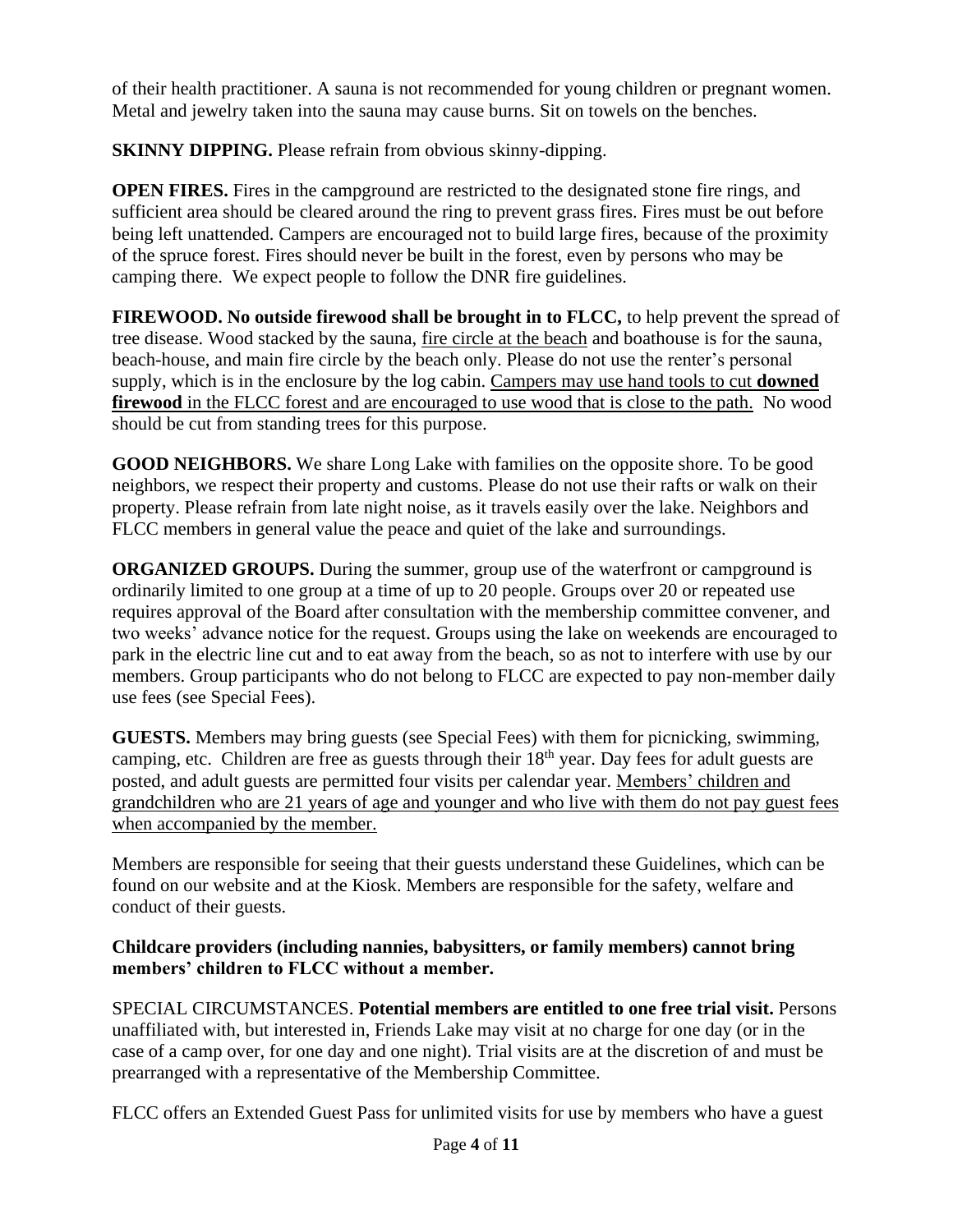visiting for up to two months, for the special rate of \$60. This Pass must be requested from and approved by the Membership Committee, after discussion with a representative.

# **TYPES OF MEMBERSHIP**

BASIC MEMBERS. Basic members enjoy the many community facilities- the beaches, the boats, the lake and woods, and the campground. Members have free camping privileges without additional fees (see Time Limits). Membership is open without discrimination to persons who share the values of this Community and wish to share in its benefits and responsibilities. Annual (Jan. 1 -Dec. 31) basic membership fees reflect proximity to FLCC and the number of adults in the household. Dependent children are included in parents' membership, as are grandchildren who live with them. Children are not members in their own right, and must be accompanied at all times by their parents or another adult member. (Special Youth Membership privileges for 17– 21-year-old children of adult members can be arranged with the membership committee.)

PARTICIPATING MEMBERS. Those who wish to participate more fully in the community by serving on the Board may become Participating Members by making a one-time contribution in addition to the regular annual membership fees. To become a Participating Member, a person ordinarily must participate as a Basic Member for at least a year, meet with a clearness committee, and be approved by the Board of Directors. Participating members have extensive free guest privileges and can vote at annual meetings **while serving on the board.**

SUSTAINING MEMBERS. Those who wish to participate more fully in the community may become Sustaining Members by making a one-time contribution in addition to the regular annual membership fees. Active Sustaining Members have extensive free guest privileges and are eligible to serve on the Board of Directors and vote at annual meetings. To become a Sustaining Member, a person ordinarily must participate as a Basic Member for at least a year, meet with a clearness committee, and be approved by the Board of Directors. Sustaining Members may lease available cabin sites. Detailed information can be obtained from the president of FLCC.

SUBSCRIBING MEMBERS. Subscribing membership is intended for persons who do not expect to be at the lake during an entire calendar year, but who would like to continue to receive the newsletter and to support the Community. Subscribing Sustaining Members passing through the area may stop for a brief daytime visit. but those wishing to use the lake for more than such a brief visit are expected to pay standard day use fees for a day or two of use, and to pay active annual dues if they use the lake more than two days during a given year. Subscribing Basic Members are expected to pay double the daily use fees if they visit the lake at all, or to pay active annual dues if they use the lake more than two days in a given year.

# **SPECIAL FEES**

NOTE: The following special fees are per adult (children who are guests are free through age 18, except in children's groups), and are payable at the kiosk dropbox or via Venmo. Checks should be made out to Friends Lake Cooperative Community. Brand new members (but not rejoining members) joining after August 1st pay only half the usual annual membership dues. Special fees are for non-member fees, long term user fees and rental fees (see following).

NON-MEMBER FEES. **Guests of any member must be accompanied by the member at all times.** The member is responsible for paying guest fees on arrival and is asked to bring correct change (or check), or to pay via Venmo.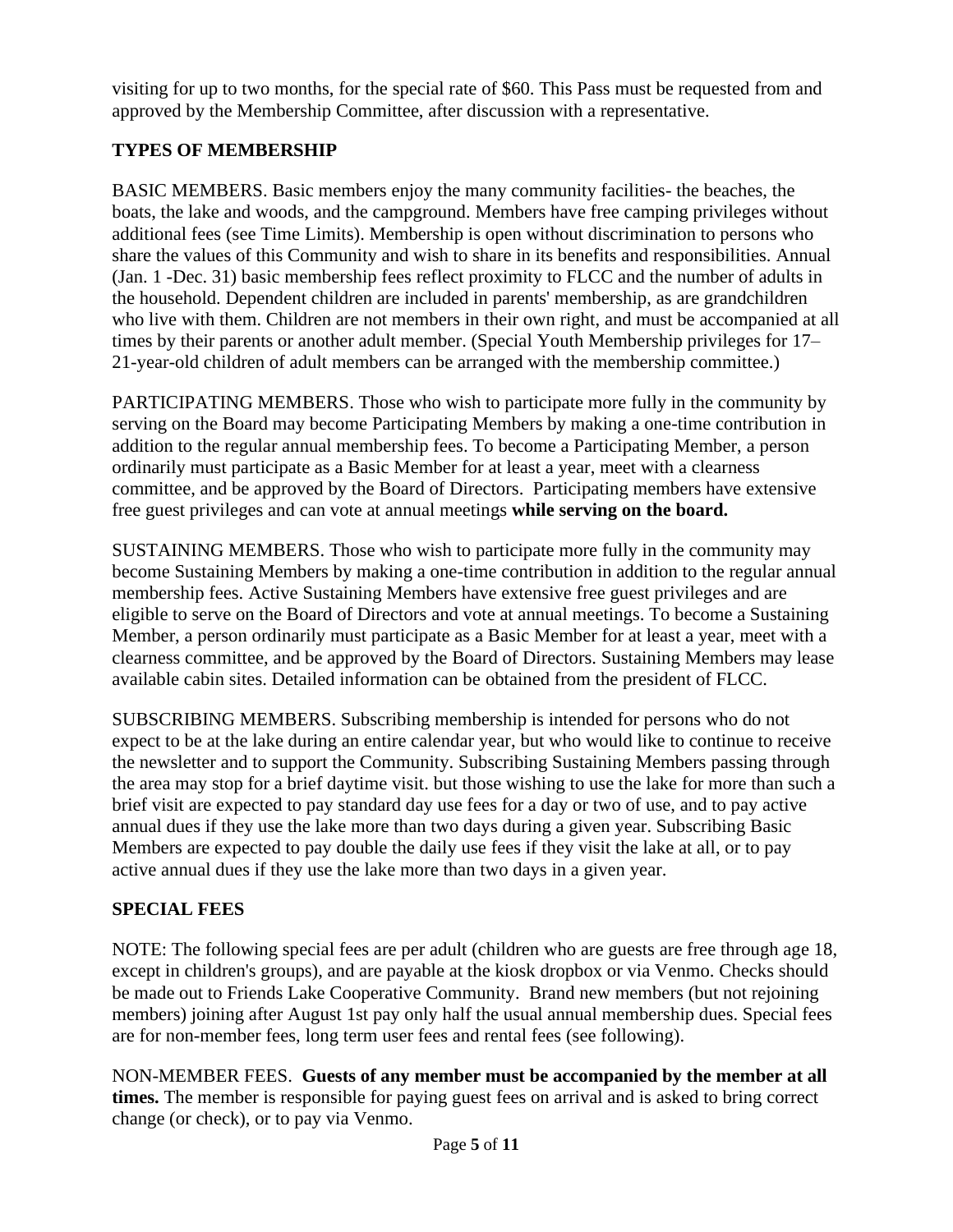(a) A guest accompanied by an Active Basic Member: \$5 per daytime visit, and \$10/ night for overnight camp-out.

(b) A guest accompanied by an Active Sustaining Member is free except for long-term residential visits (below).

(c) Non-Members in Organized Groups. These visits must be arranged in advance; contact the membership committee convener. These persons pay \$10 per daytime visit or overnight campout. For groups of children such as school classes or camps: **\$5.00** per day/night per non-member child. (d) Non-Member Renters of Beach House or Private Structures. Non-members who rent the Beach House or a private cabin at FLCC: \$10 per day (Beach House renter) or night (cabin renter) in addition to any rental fee.

# LONG-TERM USER FEES.

Long-term Guest of Sustaining Members. FLCC welcomes family reunions and other celebrations by members. The free guest privileges of Active Sustaining Members are intended primarily to cover short-term guests. When Active Sustaining Members have any given longterm guest staying at the lake for more than three consecutive days (or, in the case of cabin owners, more than seven days,) and making use of community facilities such as the waterfront or campground, those members are encouraged to make a contribution to the Community treasury commensurate with that use. This applies to Active Sustaining Members whose long-term guests are their independent adult children or other relatives, as well as to non-relatives. Long-term guests are also encouraged to participate in the Community's volunteer work program.

Long Term Visits by Distant Members. When members living more than 50 miles from FLCC choose to camp or otherwise stay at the lake for more than 14 nights in a given year, their usage exceeds that of most local members, so they are expected to pay local dues per adult for that year.

# **RENTAL FEES**

All rental fees remain the same year-round, and apply to members, guests, or non-members. Renters must be 21 and non-members must pay non-member daily use fees (see non-member fees) in addition to the standard rental fee**. All Camping and Rental Fees are to be left in the Kiosk dropbox (or paid via Venmo) at the time of arrival, and a listing of all the names of the members and their guests and the respective license plate numbers of their vehicles is to be added to the camping sign-in sheet.** 

(a) The Beach House is a cabin with a woodstove and electric lights. It is adjacent to the sauna and has a broad view of the lake. It may be reserved and rented, off-season only, by people wishing to use it during the day for meetings or personal retreats. When not reserved off-season, and throughout the summer, the Beach House is available for non-exclusive use by members without charge.

(b) A site on the crest of a hill at the west end of FLCC has a beautiful view of the lake, a picnic table, and nearby well. The site may be used by only one party at a time. It is available for daytime picnic use and overnight camping with payment of the camping fee. No fires are permitted at this site due to safety concerns.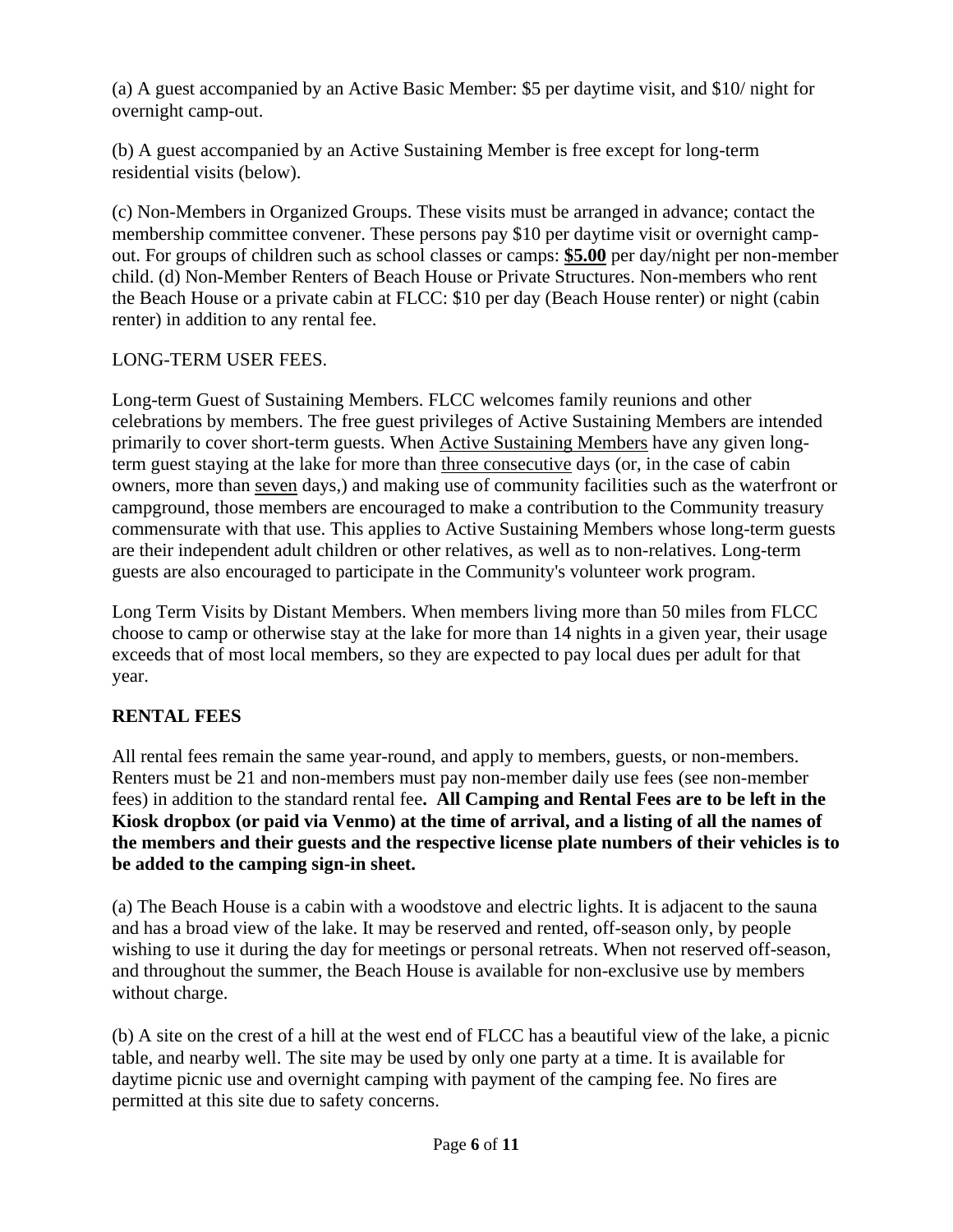# **CAMPING**

### STRUCTURES AND SITES

(a) Camping tents may be pitched in the lakeside campground and adjoining spruce forest, the special campsite overlooking the lake at the west end of FLCC, and (by arrangement with the owners) on any unoccupied cabin/tent-platform site in the hills.

(b) Soft-sided tent-trailers may be used on campsites #1 and #2.

(c) Vans and campers can be parked in the group campground area.

#### TIME LIMITS

The maximum time allowed for camping by any one party in any given year is three months, only one month of which can be from Memorial Day through Labor Day. Sustaining members may camp for one month at no extra charge. Basic members may have two weeks of free camping per year, after which they will be charged \$5 per night per site (not per person), to be paid in advance. Camping equipment may not be unoccupied for more than one night; any applicable fee applies.

On request from another member, a camper who will have occupied a given site for two consecutive weeks may be asked to move to another site with three days' notice. Exceptions to the above can be made only with permission of the Board of Directors.

#### **OPEN FIRES AND FIREWOOD: See general guidelines on Firewood and Open Fires (page 4).**

### **SWIMMING**

### **Please note there is no lifeguard at FLCC, and parents are responsible for the safety of their children.**

A "swimmer" (who may use the adult beach) is one who can swim to the closer raft (without flotation aids), circle the raft three times, and return. Parents must supervise this swimming test for their children. Non-swimmers are to use the adult beach only if directly supervised by a parent or responsible adult.

Swimming under the raft is dangerous; please do not rock the raft or push others off the raft.

LIFEJACKETS belonging to FLCC are for boating safety use only. Please bring your own lifejackets for swimming.

As we share the lake with people who own and use motorboats and jet skis, we expect LONG DISTANCE SWIMMERS to wear a brightly colored bathing cap or to take something with them that makes them easy to see. When a speedboat appears, especially when any neighbor is waterskiing, swimmers should return to within 100 feet of the raft or 100 feet of the shore unless they have made other arrangements with the driver of the boat. Night swimmers are reminded that motorboats cannot see them. By law, swimmers SNORKELING more than 100 feet from the raft or shore should have and use a floating flag for safety from motorboats.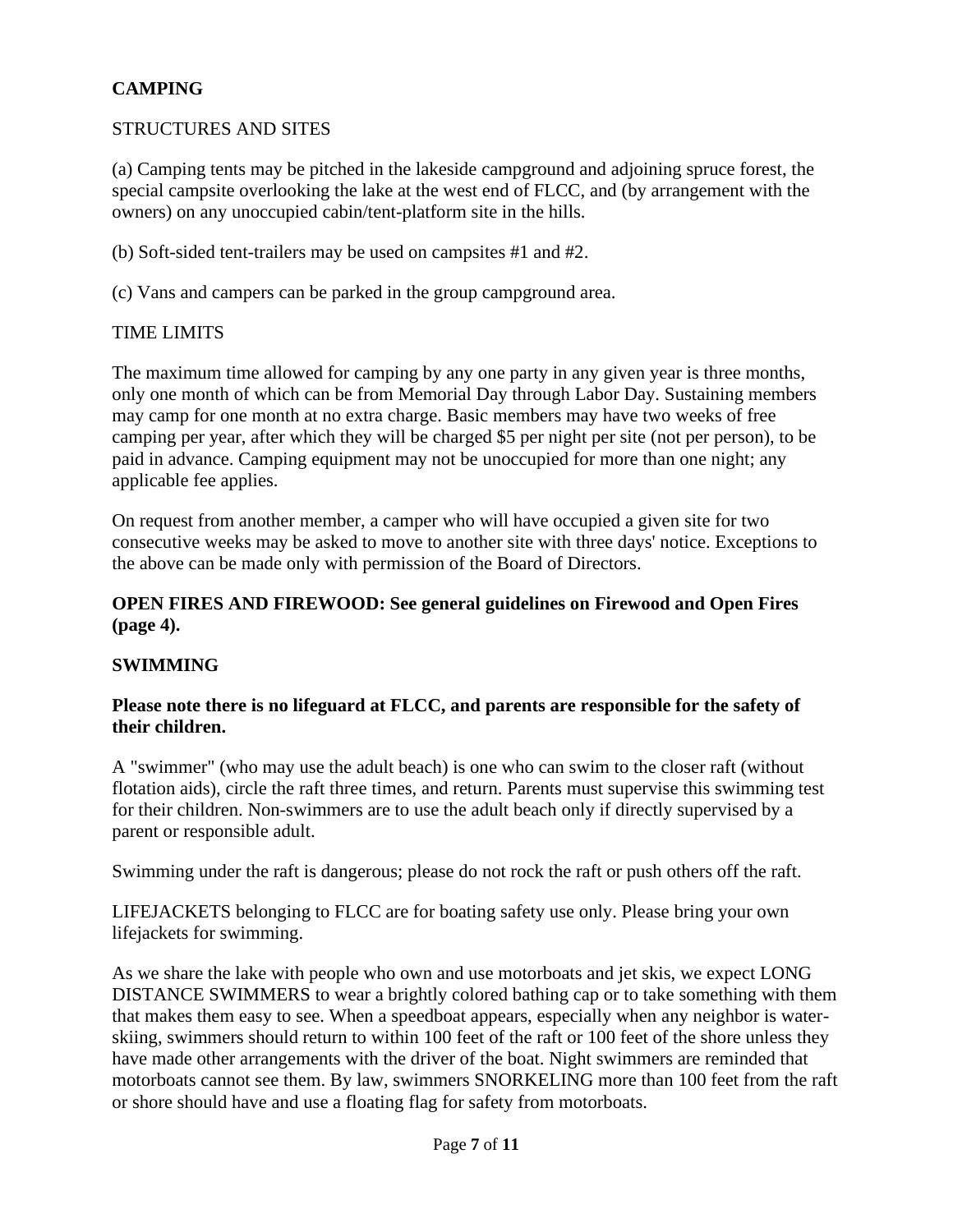## **BOATING**

CANOES, ROWBOATS, KAYAKS and SUPs (stand up paddle boards): You are called a "BOATER" and welcome to use the canoes, rowboats, kayaks, and SUPs, if 1) you are 16 or over and know how to handle the boats/SUPs or 2) you are under 16 and have taken the distance swim test (swimming across the lake and back, accompanied by a rowboat) and have learned how to handle the boats/SUPs. Parents must supervise this test. Life jackets are required. SAILBOATS: Use of sailboats is restricted to members of FLCC who are experienced sailors and who know how to rig our boats before taking them out. Inexperienced sailors may learn from others -- ask around.

LIFEJACKETS: A life jacket for each person in a boat is required by Michigan law. Please do not sit on life jackets (they are fragile) or allow them to soak up water in the bottom of the boat. Non-swimmers and non-boaters in boats are expected to WEAR life jackets. Children under 13, regardless of their swimming or boating ability are also required to wear life jackets. Sailors are encouraged to wear them when winds are gusty or strong.

PADDLES AND OARS: Paddles and oars are fragile; handle with care, refrain from jamming the blade ends into the ground, and please return them to proper storage.

#### **BOATING RULES:**

1. Non-boaters under 16 years old are expected to be accompanied by a boater 16 years or older, with parental approval and guidance

2. A 45-minute time limit is suggested on Community boats when others are waiting to use them. Please check in occasionally to see if someone is waiting. Boats should be returned to the boating beach when not in use (not left at the campground or elsewhere) so they will be available for others to use.

3. Boats should stay out of areas where people are swimming, including the non-swimmers' wading area and the area between the raft and the shore. Boats should never tie up at the raft.

4. Boats should move to the side of the lake or the campground end of the lake whenever speedboats appear, especially when any neighbors are water-skiing - to be courteous to them and for our own safety.

5. Life jackets, paddles, oars, sails, and daggerboards should be returned to storage after use, not left in the boat, unless another person is waiting to use them immediately.

6. Persons using boats are expected to reimburse the Community for any damage to life jackets, paddles, oars, rudders, etc., which they may incur through negligence or misuse.

#### **STORM SAFETY**

Because thunderstorms may come up quickly, boats should head for home well in advance of a storm's anticipated arrival. Remaining on the raft or in the water during an electrical storm is also dangerous. In the event of a storm, it is advisable for everyone to get off the beach and away from possible falling branches as soon as possible. Please help children, pets, and anyone who needs assistance, to get to safety. The Beach House is our best refuge.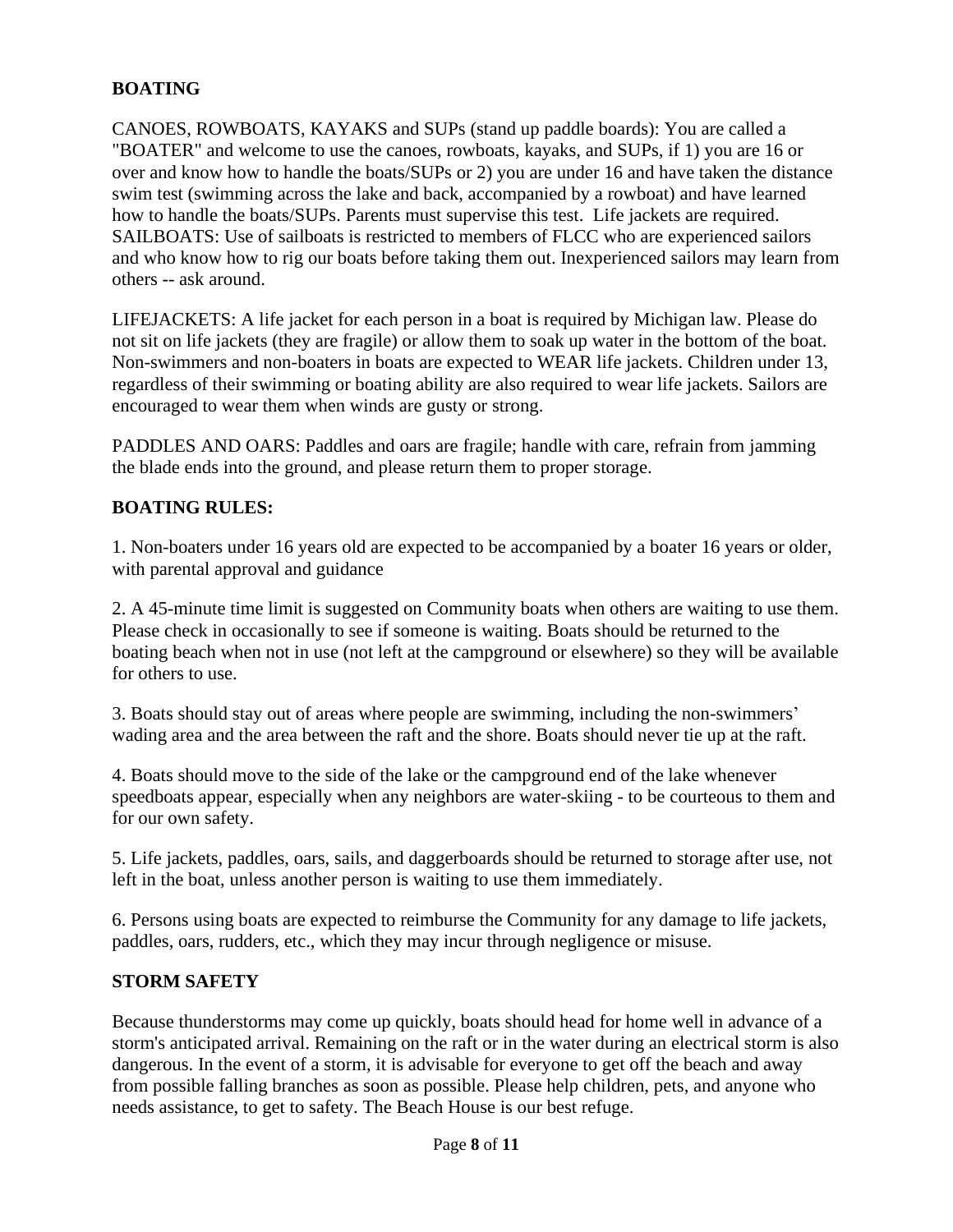## **MONTHLY COMMUNITY-BOARD MEETINGS**

We welcome members to attend any or all board meetings, which use the Quaker process of consensus in decision-making. These are announced in the monthly newsletter you will receive as a member. We look forward to knowing you.

**Membership Committee Ann Alvarez, Convener Laoma Beck Susan Flinders Sue Iskenderian Shari Kane Nancy Rucker Robyn Rontal, Ex Officio Tony Alvarez, Ex Officio**

**Revised 1993 (updated 1998, 2009, 2016, 2017), 2021** 

**Daily adult guest fee modified through Board approval 5/12/2022**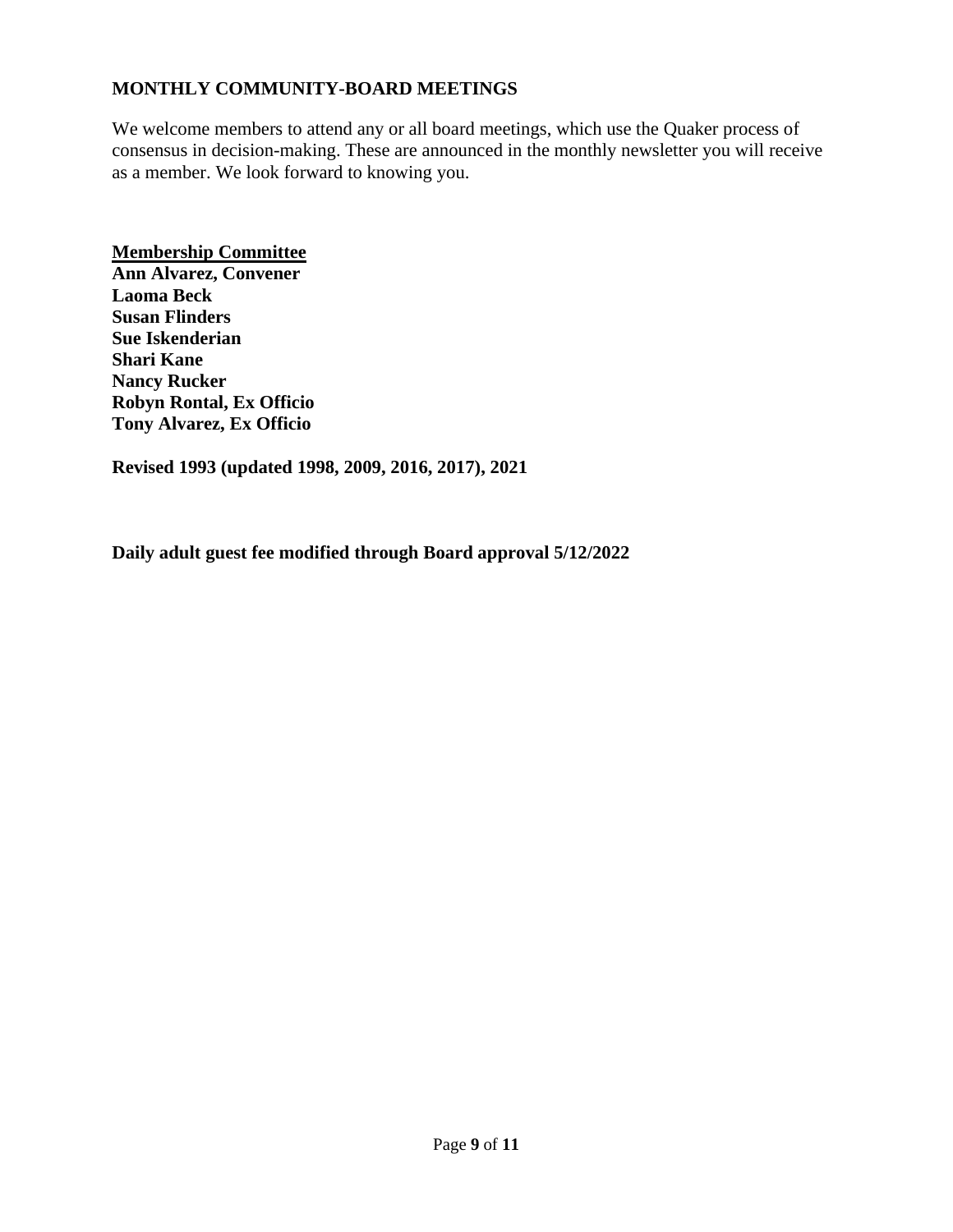### **APPENDICES**

## **APPENDIX A. FISHING POLICY**

#### **Minute 2018.09-#01: Fishing Policy**

- 1. All adults and children must obey all state legal regulations regarding fishing. A copy of the current Michigan State Fishing regulation is available at the caretaker's cabin. Among these fishing regulations is the requirement that the parent supervising a child's fishing activity must have a fishing license.
- 2. All children must be directly supervised by adults while fishing at Friends Lake,
- 3. Fishing will be done only for personal consumption as stated in our community guidelines. Aside from fish released because of not being of legal size to keep or too small to eat, we will not fish with the intent to "catch and release".
- 4. No shore fishing is permitted in the area between the log cabin and 30 feet past the sandy beach at the adult swim area or from any docks in this area.
- 5. FLCC members will not fish in any of our weeded swimming or wading areas or from our rafts.
- 6. To be consistent with community guidelines concerning our respect for animals in our wildlife preserve, there will be no fishing, netting, catching, or otherwise interfering with the fish (or other creatures) for play or "observation" from the land or in the waters near the shore by children or adults.
- 7. We suggest that the caught fish be handled in a humane manner with the least suffering including the use of barbless hooks.
- 8. In sensitivity to the feelings of others, we ask people who have been fishing to not kill or clean the fish they have caught at the beach, which is a very public area, but in the camping area, homes, or cabins.

### **APPENDIX B. DOG POLICY**

### **Minute 12-06-03 [Revised Dog Policy] – reaffirmed by the FLCC Board June 2021**

Dogs at Friends Lake shall be managed according to the following two principles:

- a) Dogs must be under control of their owners at all times when on Friends Lake property and
- b) Dogs must be managed so as not to interfere with the safety and comfort of other Friends Lake members.

Owners are expected to prevent dog fights and to minimize barking and other behavior that would interfere with our peace and quiet. Dog owners are responsible for cleaning up immediately after their dogs.